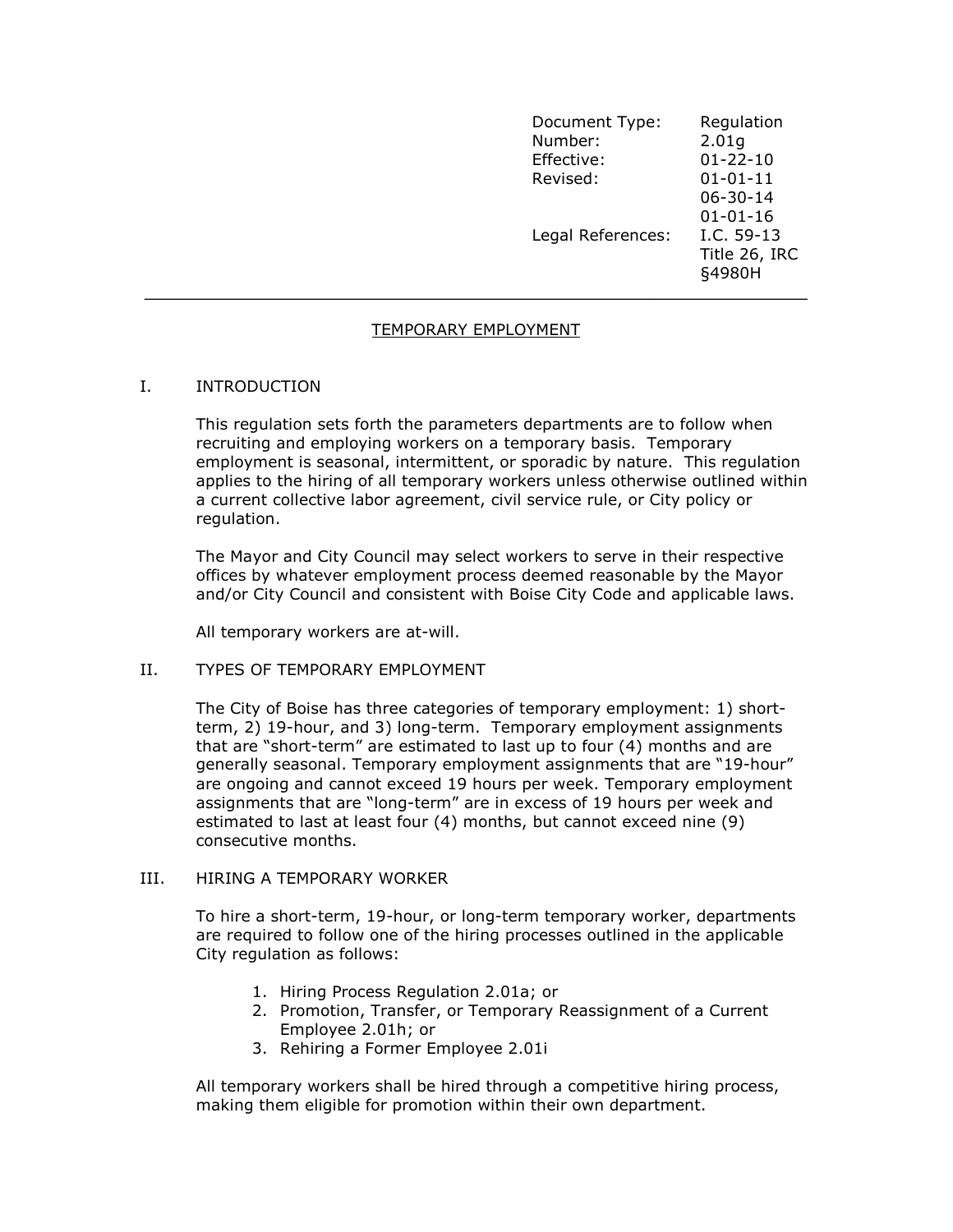#### IV. SHORT-TERM TEMPORARY EMPLOYMENT (Up to 4 months)

A. Short-Term Temporary Employment Defined

Short-term temporary employment can be up to 40 hours per week and last up to four (4) consecutive months. It is generally seasonal in nature, such as lifeguards, swim instructors, and summer play camp leaders.

B. Service Limits for Short-Term Temporary Employment

Individuals who are hired for a short-term temporary assignment are permitted to work up to four (4) consecutive months. The four-month time period begins on the first day of employment. At the end of the four-month time period, the individual's short-term temporary employment must be terminated. The department is required to formalize the termination by submitting a status sheet to Human Resources effectuating the individual's termination.

A short-term temporary worker who has reached the four-month maximum is not eligible to work in another temporary assignment with the City of Boise for at least 90 consecutive days. If a short-term temporary worker stops work and terminates from the City completely for 90 consecutive days during their four-month eligibility period, they are eligible to begin a new four-month eligibility period following the 90-day break in service.

- V. 19-HOUR TEMPORARY EMPLOYMENT (19 hours or less per week)
	- A. 19-Hour Temporary Employment Defined

A 19-hour temporary worker is one whose regular work schedule is 19 hours or less per week. A 19-hour temporary worker may continue to work on an on-going basis without a break in service. Note: Paid holiday hours [not actually worked] do not count toward the 19 hours.

B. Service Exception for 19-hour Temporary Employment

A 19-hour temporary worker may work in excess of 19 hours per week in ten (10) FLSA separate or consecutive workweeks per calendar year, i.e. January to December, and still maintain their 19-hour exception status.

If a department would like a 19-hour temporary worker to work in excess of 19 hours per week in eleven (11) or more FLSA separate or consecutive workweeks within a calendar year, the department must convert the temporary worker to a nine-month temporary worker. The effective date of the conversion shall be the first workday of the first FLSA workweek the worker exceeded 19 hours.

Upon conversion to a nine-month long-term temporary worker, the worker becomes eligible for PERSI, and contributions by both the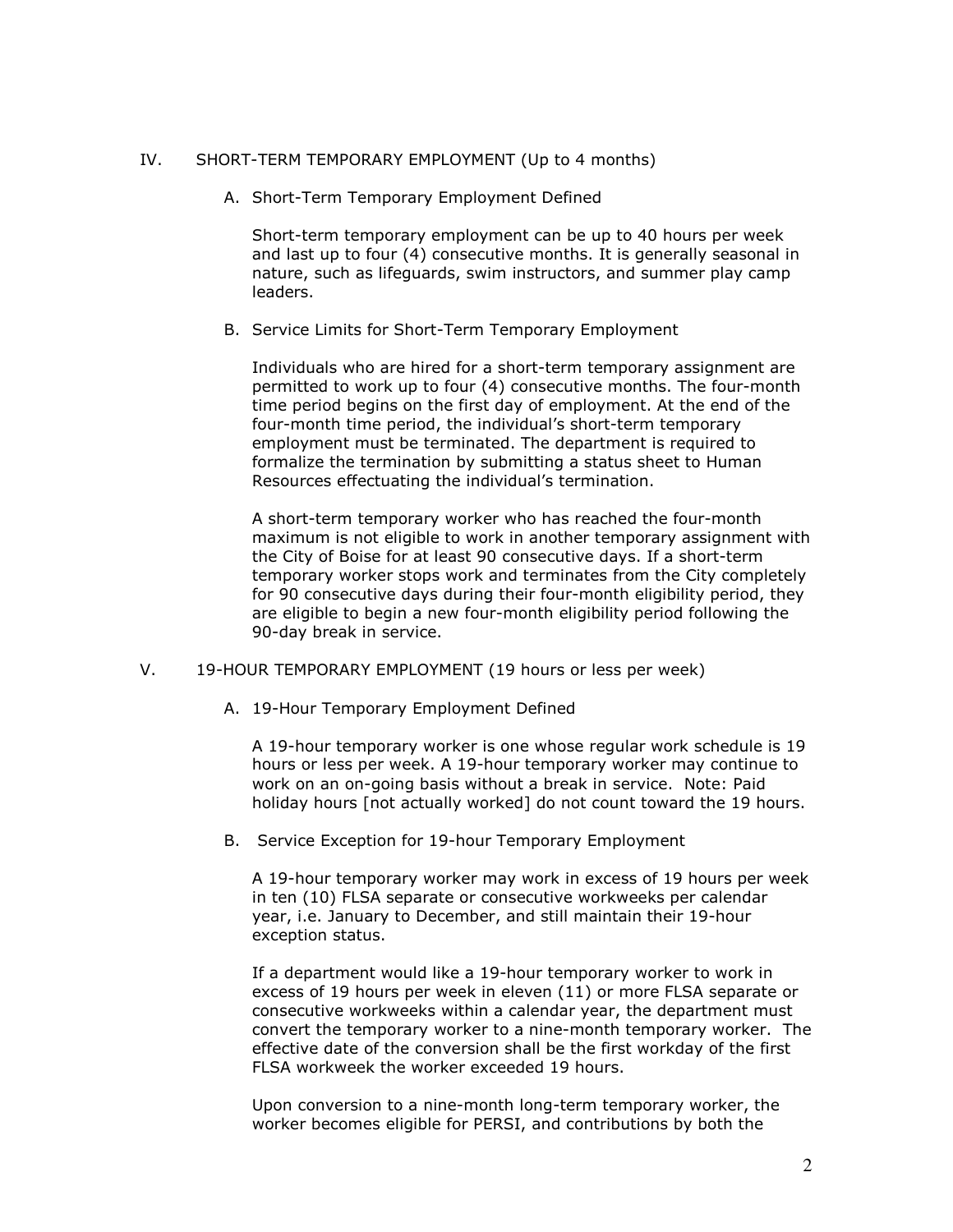worker and the employer will now be required. In some circumstances PERSI may determine contributions are due retroactively for the 10 weeks worked in excess of 19 hours.

To formalize the conversion the department shall submit a status sheet to Human Resources ending the temporary worker's 19-hour assignment and beginning their nine-month assignment. Once the 19 hour temporary worker is converted to a nine-month temporary worker the department shall abide by the provisions of the long-term service limits in Section VI of this regulation and are prohibited from converting the nine-month temporary worker back to a 19-hour temporary worker until a 90-day break in service has occurred.

### VI. LONG-TERM TEMPORARY EMPLOYMENT (Four-to-Nine Months)

A. Long-Term Temporary Employment Defined

Long-term temporary employment is defined as work in excess of 19 hours per week estimated to last at least four (4) consecutive months, but is not permitted to exceed nine (9) consecutive months.

B. Service Limits for Long-Term Temporary Employment

Individuals who are hired for a long-term temporary assignment, or who work a combination of temporary assignments within the City, are permitted to work a time period not to exceed nine (9) consecutive months. The nine-month time period begins with the first day an individual performs work in any temporary assignment with the City and counts forward nine consecutive months. Once the nine-month time period is expired, the individual's long-term temporary employment must be terminated. The department is required to formalize the termination by submitting a status sheet to Human Resources effectuating the individual's termination.

A temporary worker who has reached the nine-month maximum is not eligible to work in another temporary assignment with the City of Boise for at least 90 consecutive days. If a long-term temporary worker stops work and terminates from the City completely for 90 consecutive days during their nine-month eligibility period, they are eligible to begin a new nine-month eligibility period following the 90-day break in service.

## VII. EXCEPTIONS TO LONG-TERM TEMPORARY EMPLOYMENT

There are two exceptions to long-term temporary employment: 1) PERSI Retiree, and 2) 8-month Seasonal Maintenance Worker (SMW) or 8-month Seasonal Agricultural Worker (SAW).

A. PERSI Retiree Exception

Because of Idaho retirement rules, the following restrictions apply to a long-term temporary worker who is currently receiving retirement benefits through Idaho's PERSI system: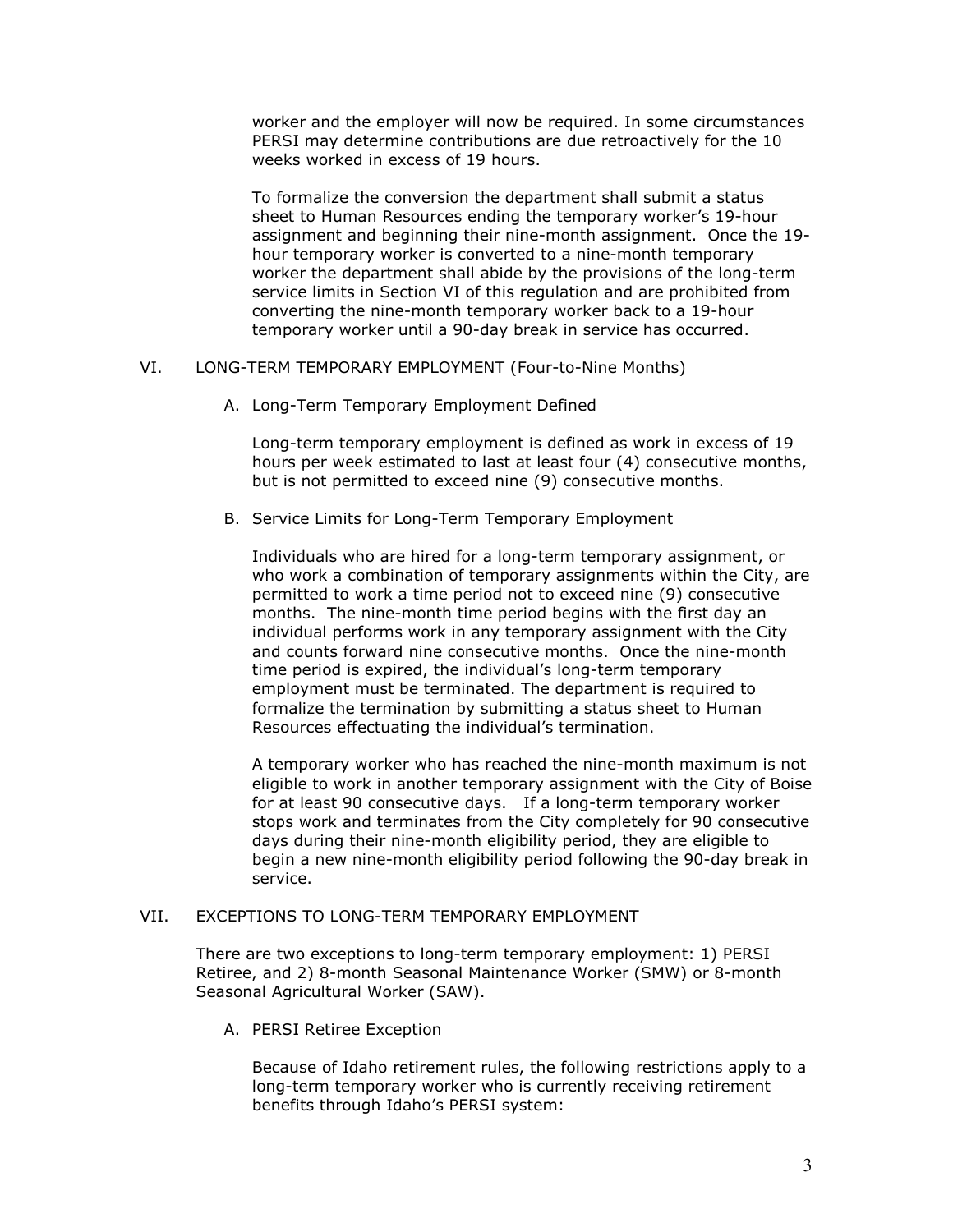- 1. A retiree may return to employment with a PERSI employer after they satisfy the 90-day break in service requirement. The 90-days begin from the date of PERSI retirement, not the actual date of separation. PERSI retirement begins the first of the month following the date of retirement with the City. This rule does not apply to retirees who have reached Service Retirement age (65 years).
- 2. A retiree working in excess of 19 hours per week can work up to five (5) consecutive months without jeopardizing their retirement benefits. Upon reaching five months, the retired temporary worker must sever employment for at least 30 days. After a minimum 30-day break the retiree is eligible to be rehired for an additional three (3) months, but in no event is the retiree permitted to work beyond nine (9) consecutive months, starting from the first workday of the original 5-month work assignment. At the end of 9 consecutive months, the retiree must be terminated for 90 consecutive days before they are eligible for rehire. The department shall formalize the separation(s) by submitting a status sheet to Human Resources.
- 3. A retiree working 19 hours or less per week may continue working on an on-going basis without a break in service.
- B. 8-month Seasonal Maintenance/Agricultural Worker Exception

According to Idaho law, 8-month seasonal employment is temporary or casual work related to weather and has an exemption from paying into PERSI. There are two types of 8-month seasonal worker: 1) seasonal maintenance worker (SMW) and 2) seasonal agricultural worker (SAW). Both can work in excess of 19 hours per week, but are limited to eight (8) consecutive months of work. If the work assignment goes beyond 8 months, the PERSI exemption becomes void and the individual and the employer will be required to contribute to PERSI retroactively from the first workday of the 8-month employment assignment.

An 8-month seasonal maintenance/agricultural worker may start their eight-month work assignment at any time during the year.

# VIII. PATIENT PROTECTION AND AFFORDABLE CARE ACT (PPACA)

Effective January 1, 2016 the City must comply with certain provisions of the federal Patient Protection and Affordable Care Act (PPACA). The employer mandate provision requires employers to offer health insurance to at least 95% their full-time workers. For the purposes of PPACA, "full-time" is defined as, with respect to any month, an employee who is employed on average at least 30 hours of service per week.

To comply with this requirement, the City will offer qualified health coverage to any employee who may be reasonably expected to work 30 or more hours per week on a regular basis at the time they are hired.